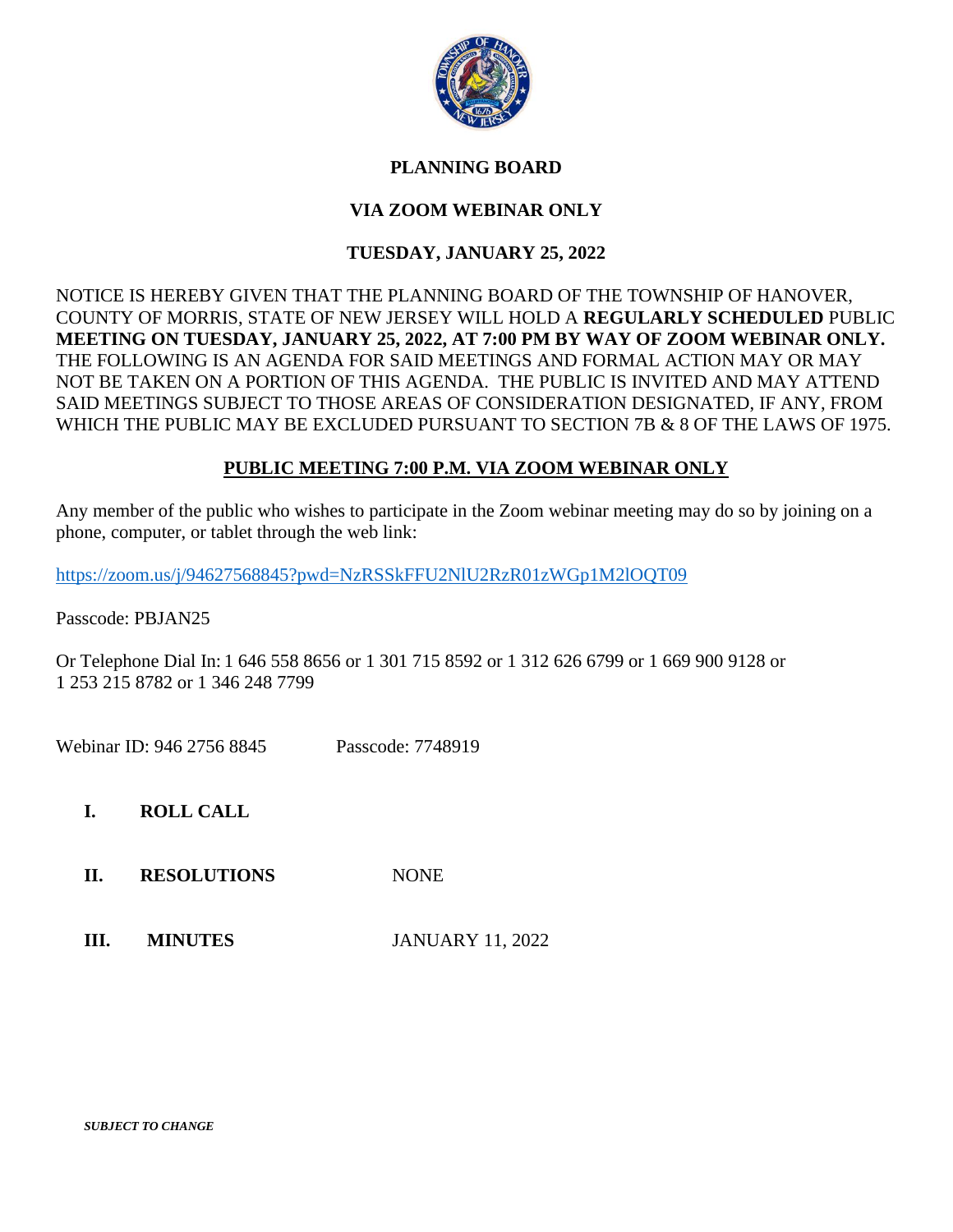JANUARY 25, 2022 PB Agenda Page 2 of 3

**IV. PUBLIC HEARINGS**

**1) CASE NO.** 21-8-9 **APPLICANT** ECLIPSE VETERINARY CARE **OWNER HANOVER RENAISSANCE, LLC LOCATION:** 1 PAPERMILL DRIVE, WHIPPANY **BLOCK:** 9001 **LOTS:** 1.01 **ZONE:** B-10

Applicant is seeking Preliminary and Final Site Plan approval for a change in use to a 24 hour Veterinarian Hospital. All proposed renovation work is interior. The only exterior improvements will be the installation of a mobile MRI unit, exterior signage, two new rooftop a/c condensing units and an emergency backup generator. The MRI unit and emergency generator will be located behind the existing fence in the former playground. There will be one new monument sign and one new wall mounted building sign along with the existing freestanding sign at the intersection of North Jefferson Road and Papermill Drive

Copies of the filed application forms and supporting documents submitted by the applicant can be reviewed at the following link: <https://www.dropbox.com/sh/2fko79mk0rpam67/AADrmIpVm8iCxm4zVYgHGsGNa?dl=0>

### *Board Action Date – JANUARY 29, 2022*

| 2) | CASE NO.           | $21 - 4 - 3$                  |                |
|----|--------------------|-------------------------------|----------------|
|    | <b>APPLICANT</b>   | 101 WHIPPANY ROAD, LLC.       |                |
|    | <b>OWNER</b>       | 101 WHIPPANY ROAD REAL ESTATE |                |
|    | COMPANY, LLC       |                               |                |
|    | <b>LOCATION:</b>   | 101 WHIPPANY RD, WHIPPANY     |                |
|    | <b>BLOCK: 5801</b> | <b>LOT(S):</b> $6$            | $ZONE: OB-RL3$ |

Applicant is seeking Preliminary and Final Site Plan and "C" Variance relief to install a pad and 800 Kw emergency generator with a fuel storage volume of 3,250 gallons. Applicant is also seeking approval for the location of a pad and oxygen tank with an overall volume of 4,050 gallons (including 1,500 gallons storage volume in the main tank and 150 gallons storage volume in the reserve tank).

Copies of the filed application forms and supporting documents submitted by the applicant can be reviewed at the following link: <https://csglaw.sharefile.com/d-s285c84e94965497282f63da24c60aeca>

#### *Board Action Date – FEBRUARY 28, 2022*